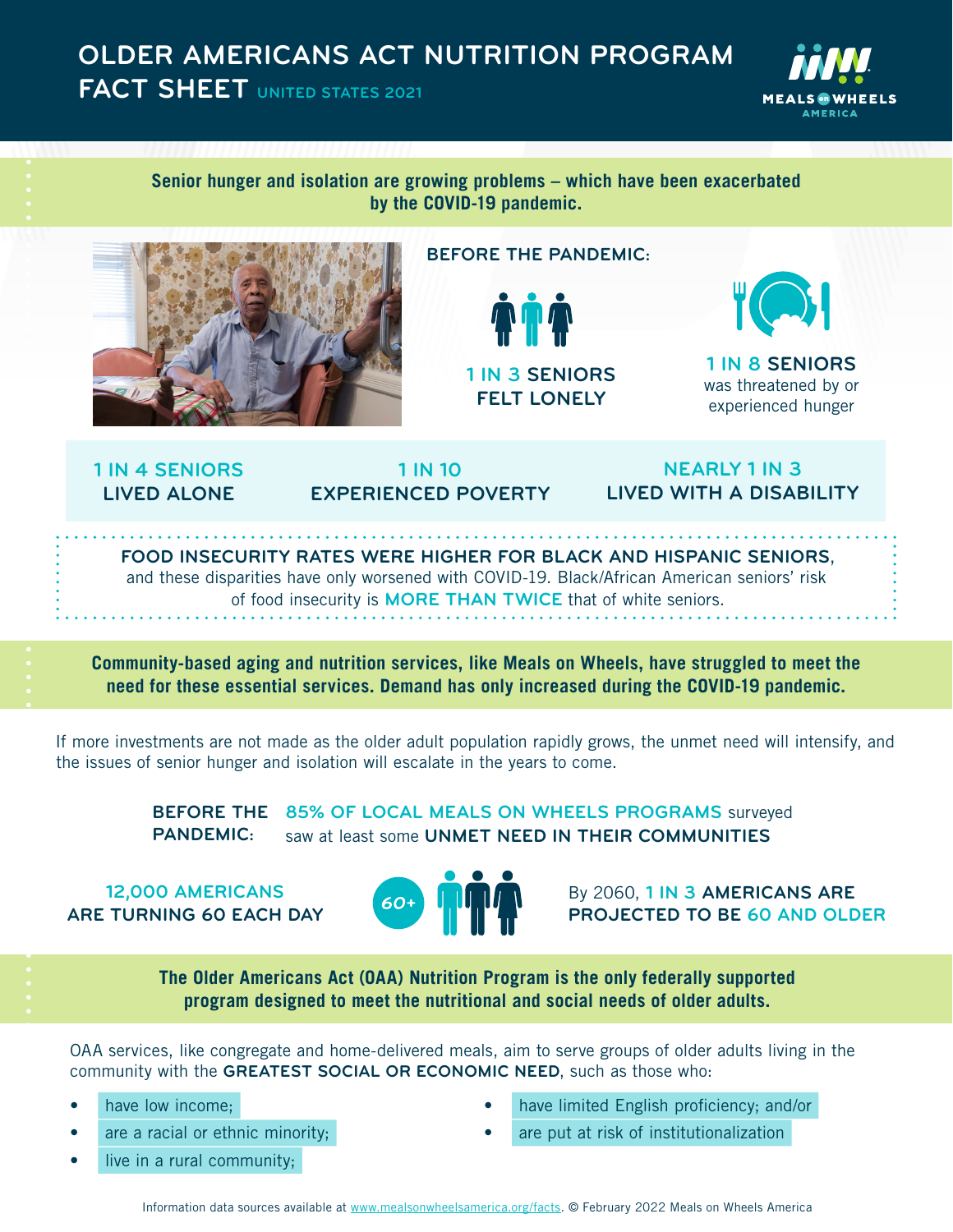

Established under the OAA 50 years ago, in 1972, the **TITLE III-C NUTRITION PROGRAM** aims to:

- reduce hunger, food insecurity and malnutrition;
- promote socialization; and
- improve the health and well-being of older adults

**MEALS PROVIDED THROUGH THE OAA NUTRITION PROGRAM ARE DESIGNED TO MEET THE UNIQUE NUTRITION AND HEALTH REQUIREMENTS OF OLDER ADULTS, AND MEALS ARE OFTEN TAILORED TO MEET SPECIFIC MEDICAL NEEDS AND CULTURAL PREFERENCES**

**The OAA Nutrition Program offers home-delivered meals as well as congregate nutrition services at sites like senior centers – which provide more mobile seniors the opportunity to socially connect.**

Frequent interactions with program volunteers and staff offer unique opportunities to meet nutritional needs, combat social isolation, address safety hazards and provide holistic care, all of which enable recipients to remain safer, healthier and more independent in their homes and communities.

**223 MILLION MEALS WERE PROVIDED TO 2.4 MILLION OLDER ADULTS THROUGH THE OAA NUTRITION PROGRAM IN 2019**



**FOR MANY HOME-DELIVERED MEAL RECIPIENTS, THE PERSON DELIVERING THE MEAL IS OFTEN THE ONLY PERSON THEY WILL SEE THAT DAY**



**The OAA Nutrition Program is a successful public-private partnership and receives the largest portion of federal funding appropriated for programs through the OAA.** 

Funding sources for local senior nutrition programs vary based on the needs and resources of each community and can be obtained from a diverse range of federal, state, local and private dollars, generating a powerful social and economic return on investment for older adults and taxpayers alike.

Nationally, **THE OAA FUNDS 40% OF THE TOTAL COST TO PROVIDE NUTRITION SERVICES;** the other 60% of funding that serves seniors each year comes from state and/or local sources, private donations from foundations, corporations and individuals, and federal block grants

**EXPENDITURES FOR OAA TITLE III-C NUTRITION SERVICES, 2019 t**



However, programs were serving a smaller portion of the total senior population leading up to the pandemic, and inflation alone had steadily reduced buying power of federal funding over time.